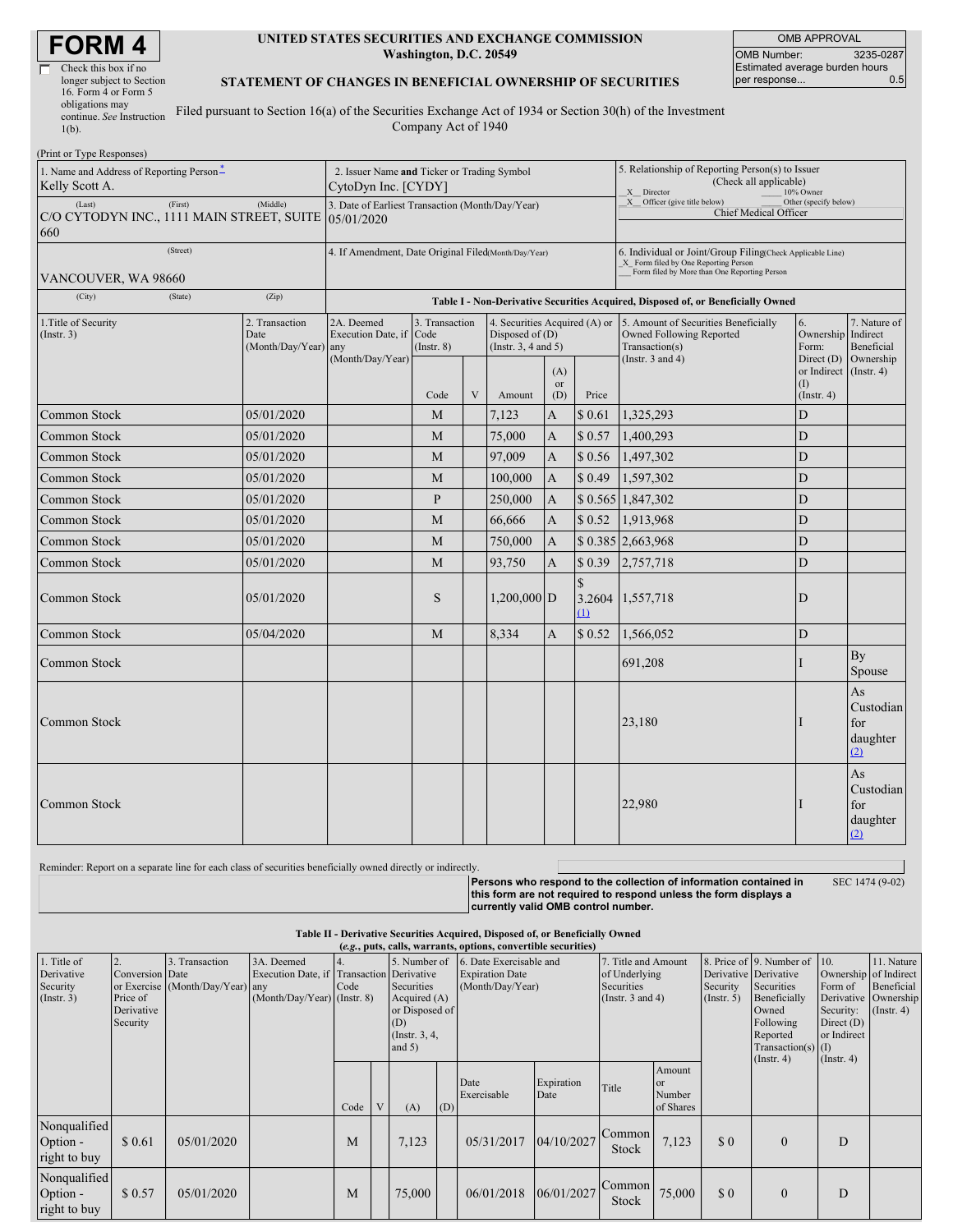| Nonqualified<br>Option -<br>right to buy | \$0.56  | 05/01/2020 | M | 97,009  | 02/07/2018                           | 02/07/2028 | Common<br>Stock | 97,009  | \$0 | $\mathbf{0}$ | D           |  |
|------------------------------------------|---------|------------|---|---------|--------------------------------------|------------|-----------------|---------|-----|--------------|-------------|--|
| Nonqualified<br>Option -<br>right to buy | \$0.49  | 05/01/2020 | M | 100,000 | 06/08/2019                           | 06/08/2028 | Common<br>Stock | 100,000 | \$0 | $\mathbf{0}$ | $\mathbf D$ |  |
| Nonqualified<br>Option -<br>right to buy | \$0.565 | 05/01/2020 | M | 250,000 | 11/08/2018                           | 11/08/2028 | Common<br>Stock | 250,000 | \$0 | $\mathbf{0}$ | D           |  |
| Nonqualified<br>Option -<br>right to buy | \$0.52  | 05/01/2020 | M | 66,666  | 03/01/2020 <sup>(3)</sup> 06/18/2029 |            | Common<br>Stock | 66,666  | \$0 | 33,334       | D           |  |
| Nonqualified<br>Option -<br>right to buy | \$0.385 | 05/01/2020 | M | 750,000 | 09/12/2019                           | 09/12/2029 | Common<br>Stock | 750,000 | \$0 | $\mathbf{0}$ | D           |  |
| Nonqualified<br>Option -<br>right to buy | \$0.39  | 05/01/2020 | M | 93,750  | 04/07/2020                           | 10/07/2029 | Common<br>Stock | 93,750  | \$0 | $\mathbf{0}$ | D           |  |
| Nonqualified<br>Option -<br>right to buy | \$0.52  | 05/05/2020 | M | 8,334   | 03/01/2020 <sup>(3)</sup> 06/18/2029 |            | Common<br>Stock | 8,334   | \$0 | 25,000       | $\mathbf D$ |  |

# **Reporting Owners**

|                                                                                          |          |              | <b>Relationships</b>  |       |  |  |  |  |  |
|------------------------------------------------------------------------------------------|----------|--------------|-----------------------|-------|--|--|--|--|--|
| <b>Reporting Owner Name / Address</b>                                                    | Director | 10%<br>Owner | Officer               | Other |  |  |  |  |  |
| Kelly Scott A.<br>C/O CYTODYN INC.<br>1111 MAIN STREET, SUITE 660<br>VANCOUVER, WA 98660 | X        |              | Chief Medical Officer |       |  |  |  |  |  |

## **Signatures**

| Arian Colachis, Attorney-in-fact | 05/05/2020 |
|----------------------------------|------------|
| Signature of Reporting Person    | Date       |

# **Explanation of Responses:**

**\*** If the form is filed by more than one reporting person,*see* Instruction 4(b)(v).

- **\*\*** Intentional misstatements or omissions of facts constitute Federal Criminal Violations. *See* 18 U.S.C. 1001 and 15 U.S.C. 78ff(a).
- (1) This transaction was executed in multiple trades at prices ranging from \$3.16 to \$3.37. The price above reflects the weighted-average sale price. The reporting person hereby undertakes to provide upon request to the SE
- (2) The reporting person disclaims beneficial ownership in these securities and the inclusion of such securities in this report shall not be deemed an admission of beneficial ownership of the reporting person for purposes

**( 3)** Option grant vests every four months beginning September 7, 2019.

Note: File three copies of this Form, one of which must be manually signed. If space is insufficient, *see* Instruction 6 for procedure.

Potential persons who are to respond to the collection of information contained in this form are not required to respond unless the form displays a currently valid OMB number.